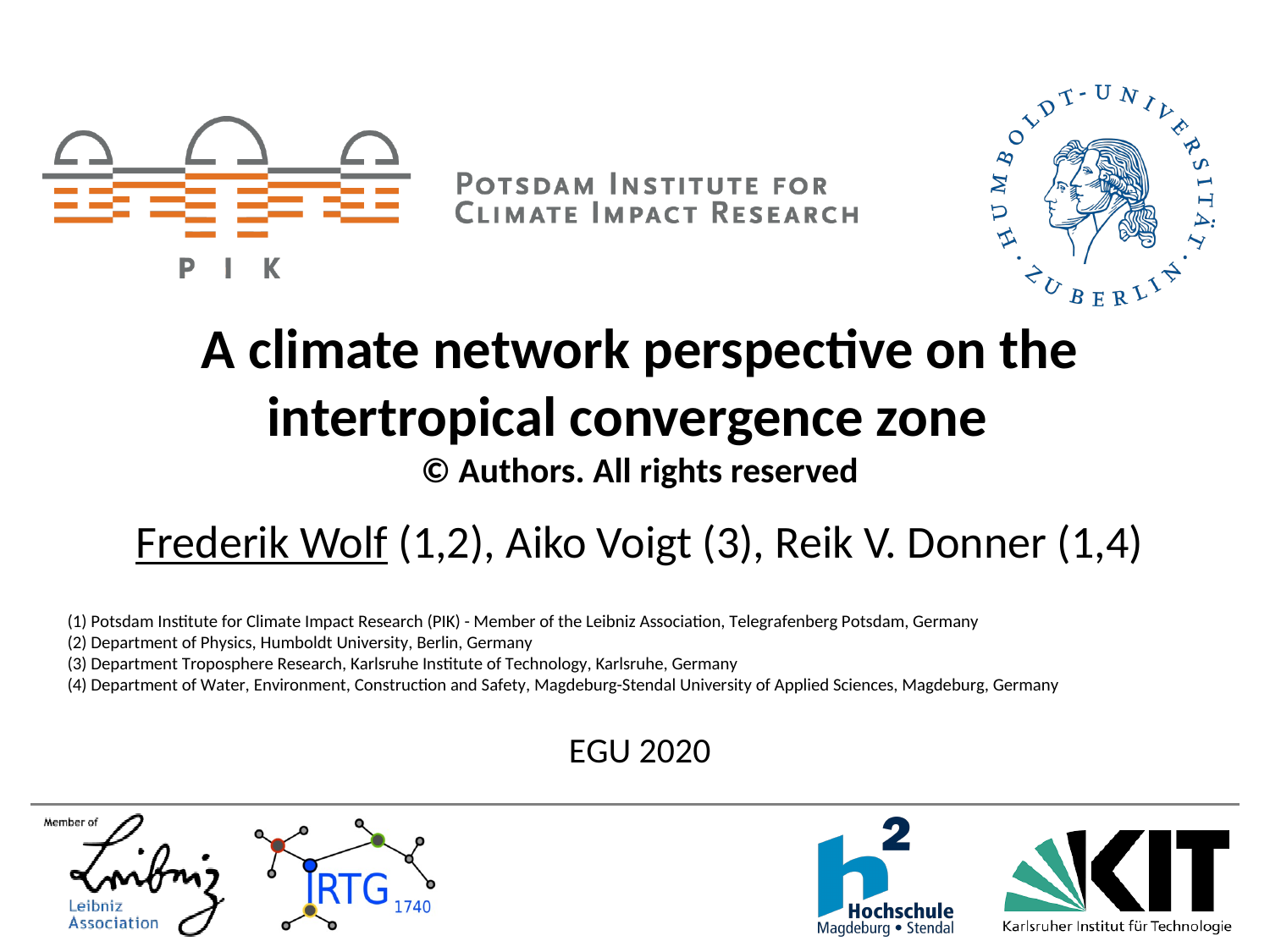### **Introduction**

Research question? Can data driven approaches contribute to a better understanding of the driving mechanisms of the ITCZ?

Study setup? Utilize climate networks to analyze outputs from the TRAC-MIP aquaplanet model ensemble

Why? As aquaplanets offer an idealized scenario to solely investigate the formation of the tropical rain belts, this is an excellent condition to study the different correlation structures within the model outputs and isolate different classes of such correlation structures.

Dataset? We utilize the model output from the TRAC-MIP model ensemble (https://agupubs.onlinelibrary.wiley.com/doi/full/10.1002/2016MS000748)

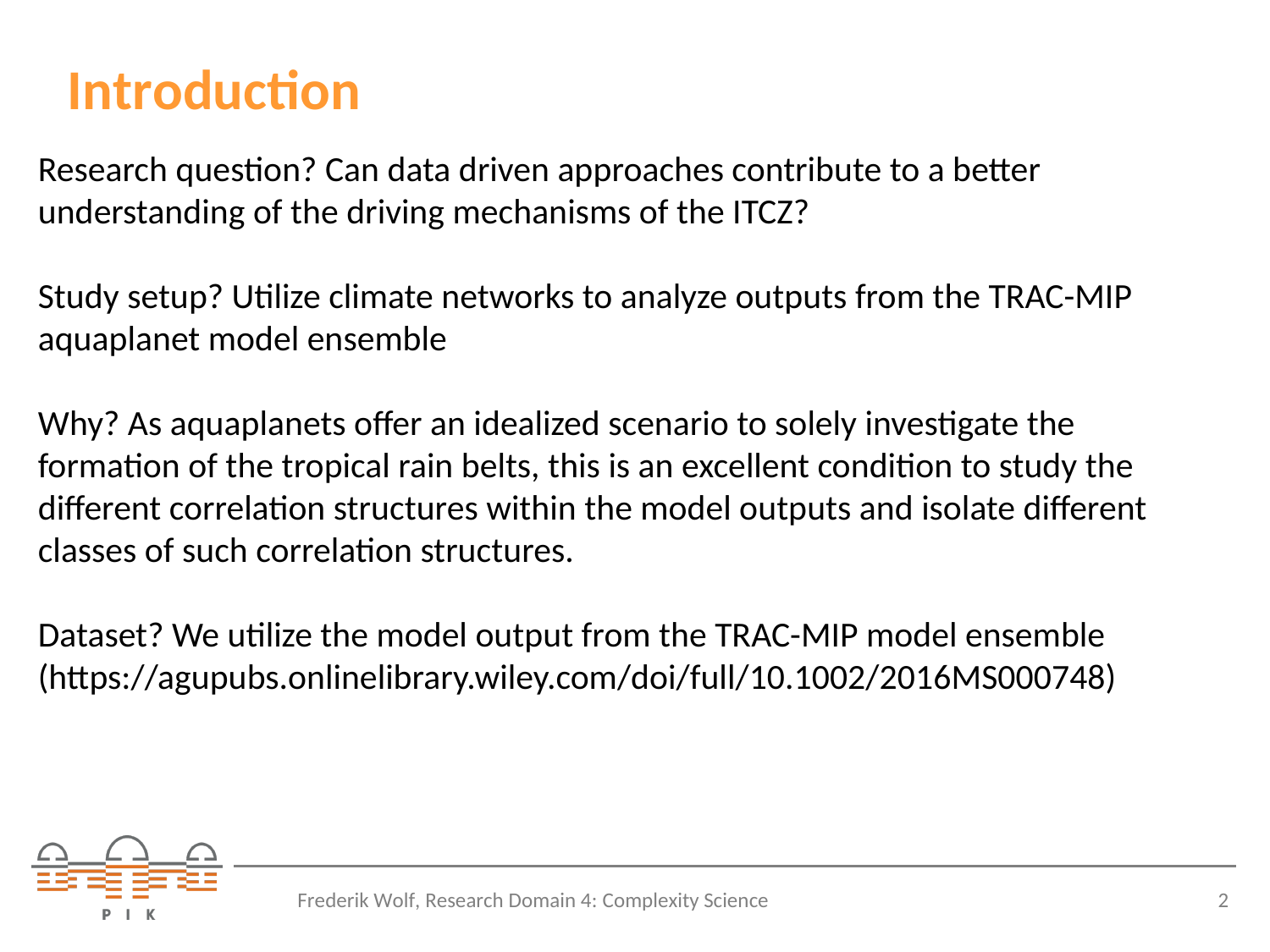## **Network construction**

1. Analyze monthly temperature values covering 30 years (AquaControl runs) or 25 years (Aqua4xCO2 runs) at a spatial resolution of 1°-3° in both latitude and longitude from TRACMIP experiment.



Donner et al., in: Nonlinear and Stochastic Climate Dynamics, Cambridge UP, 2017

2. Compute anomaly time series by subtracting annual mean from each sample of the time series.

3. Compute Pearson correlation coefficient between time series and keep those which represent the 0.005% strongest correlations.

4. Such pairs of nodes are connected by a link in the corresponding network.

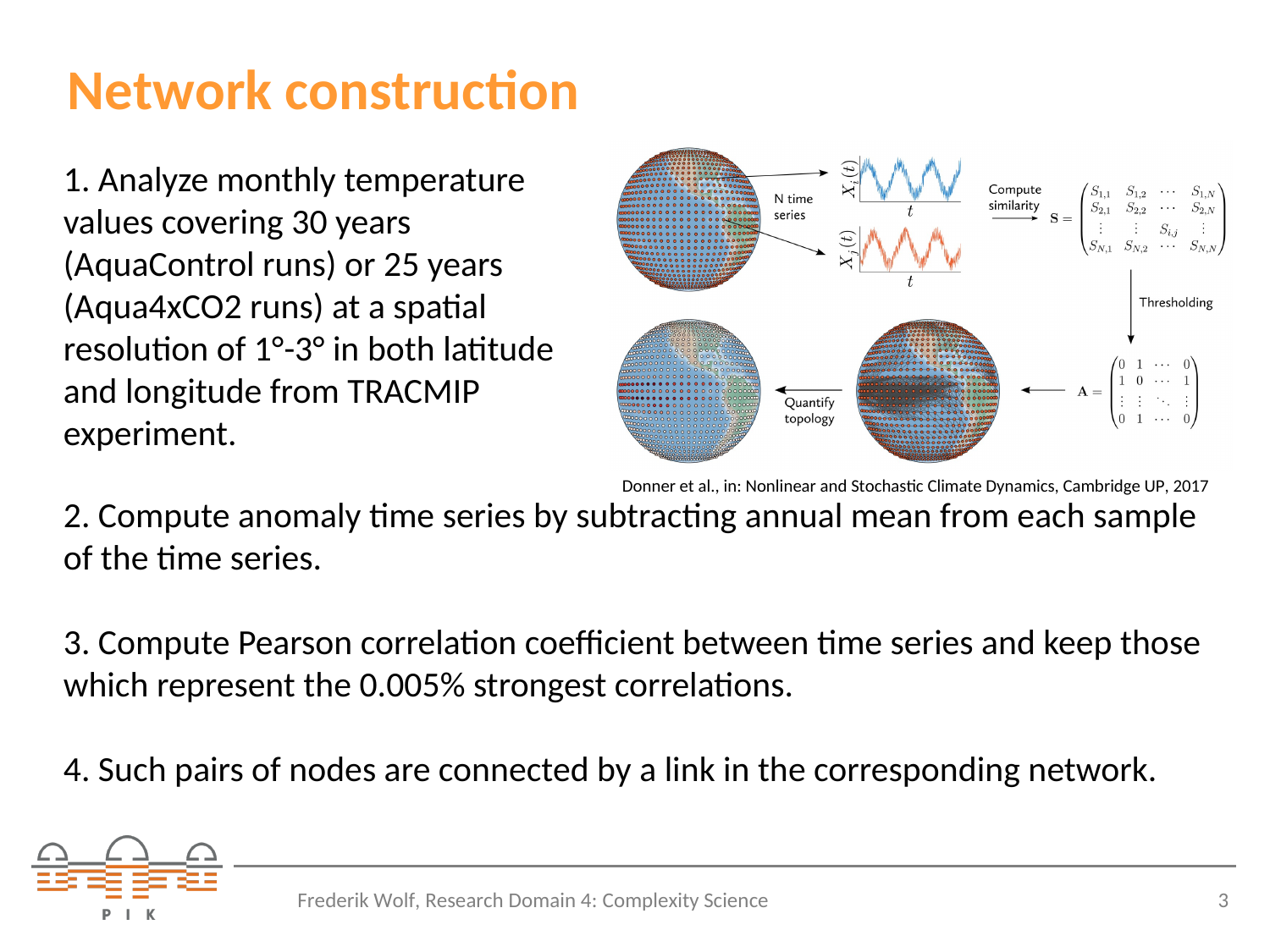## **Hierarchical clustering of climate models**

1. Compute zonal mean degree (number of connections per node) and zonal mean link distance (mean physical distance of all connections adjacent to a node) for all networks.

2. Calculate Pearson correlation between all pairs of zonal mean degree and zonal mean link distance.

3. Use the sum of the respective correlation scores as input values for hierarchical clustering using single linkage.

4. Cut resulting dendrogram to obtain clusters of models.

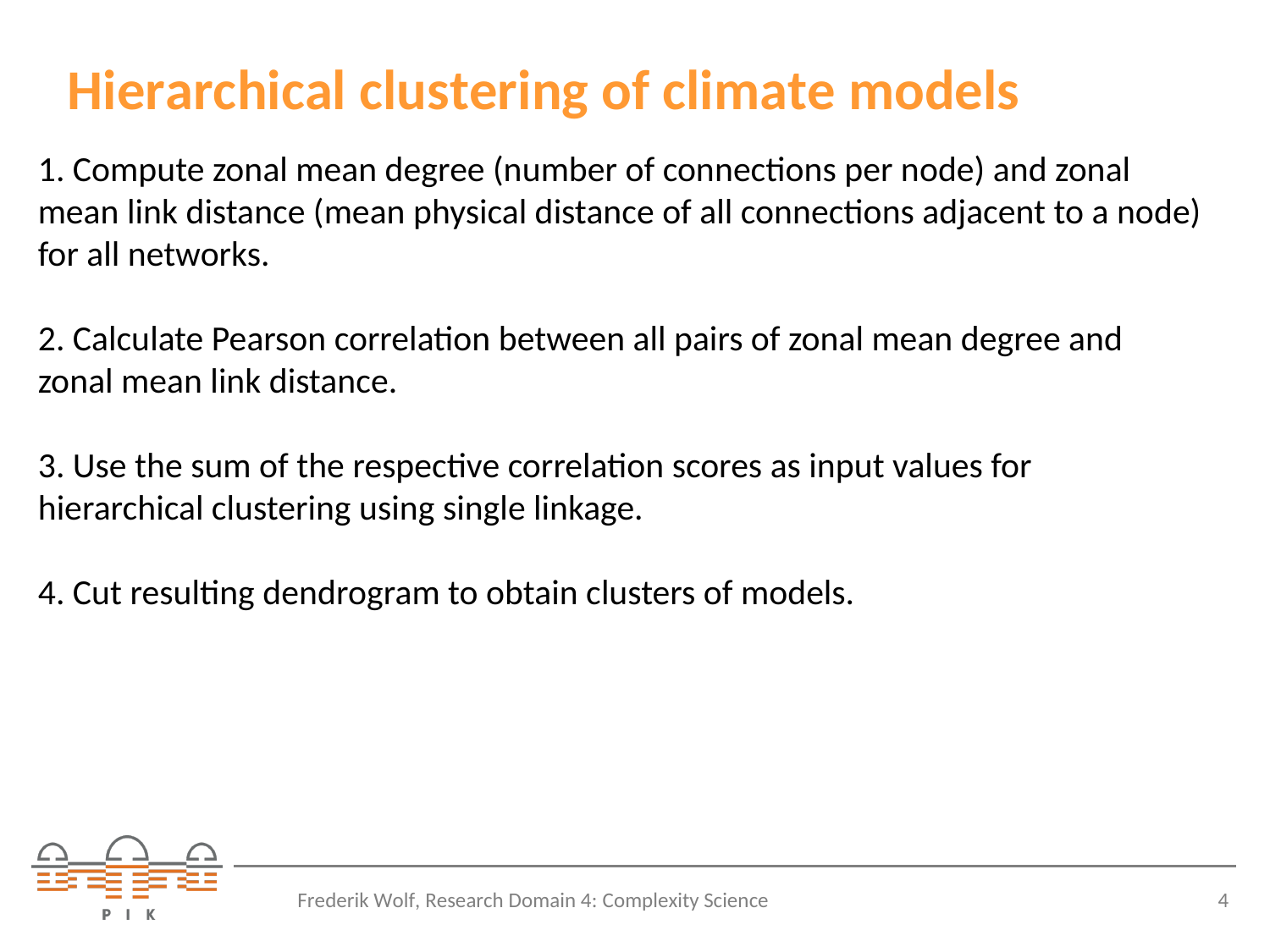## **AquaControl – clusters and ITCZ position**



The obtained clusters of models for the AquaControl scenario correlate with the mean ITCZ position of the models in the clusters.

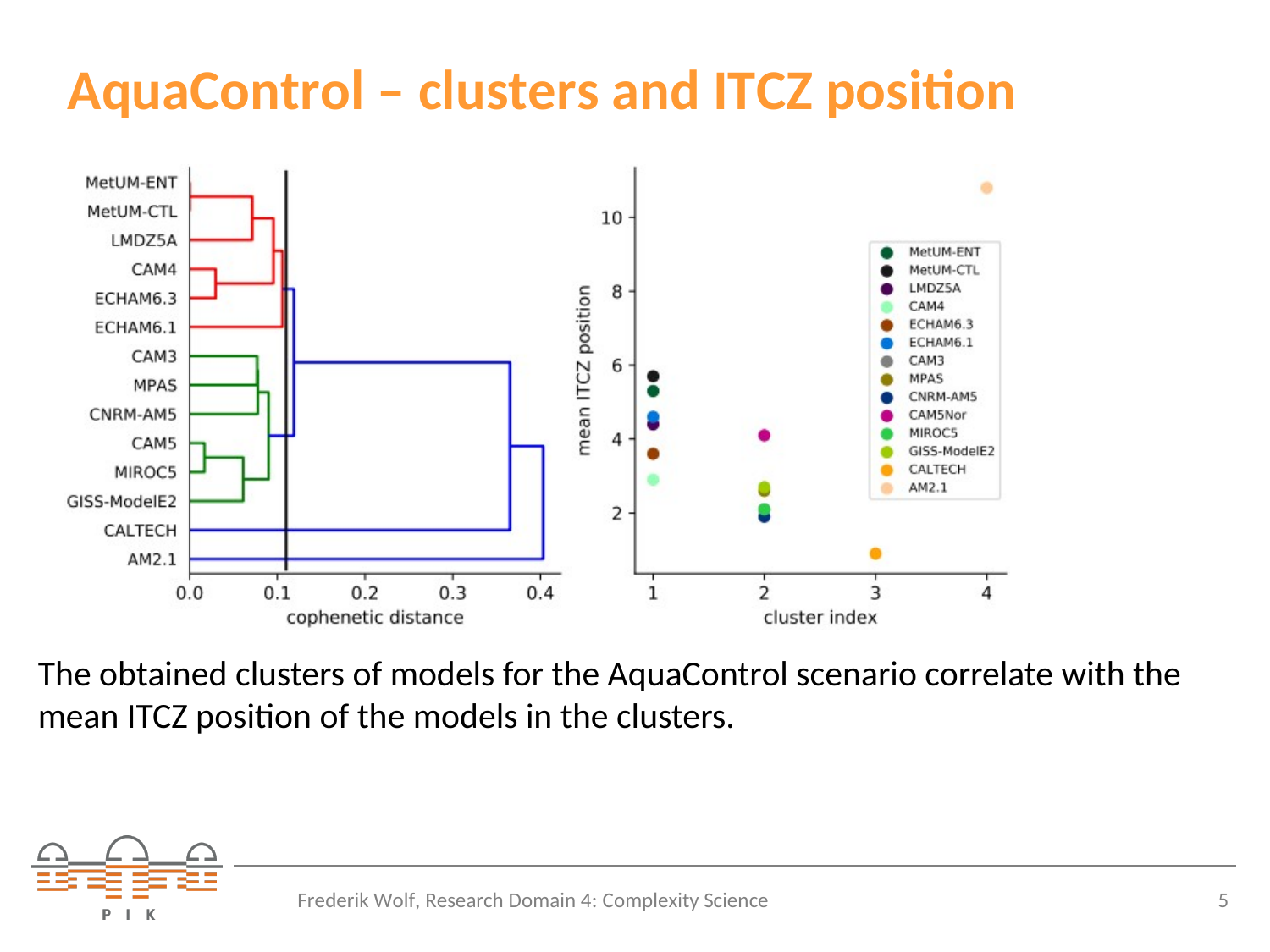#### **AquaControl – zonal network measures**



Zonal mean degree and zonal mean average link distance show distinct pattern for each model cluster. Clusters with a more northward shifted mean ITCZ position exhibit more asymmetric structures and elevated values in the region of the southern Hadley cell.

P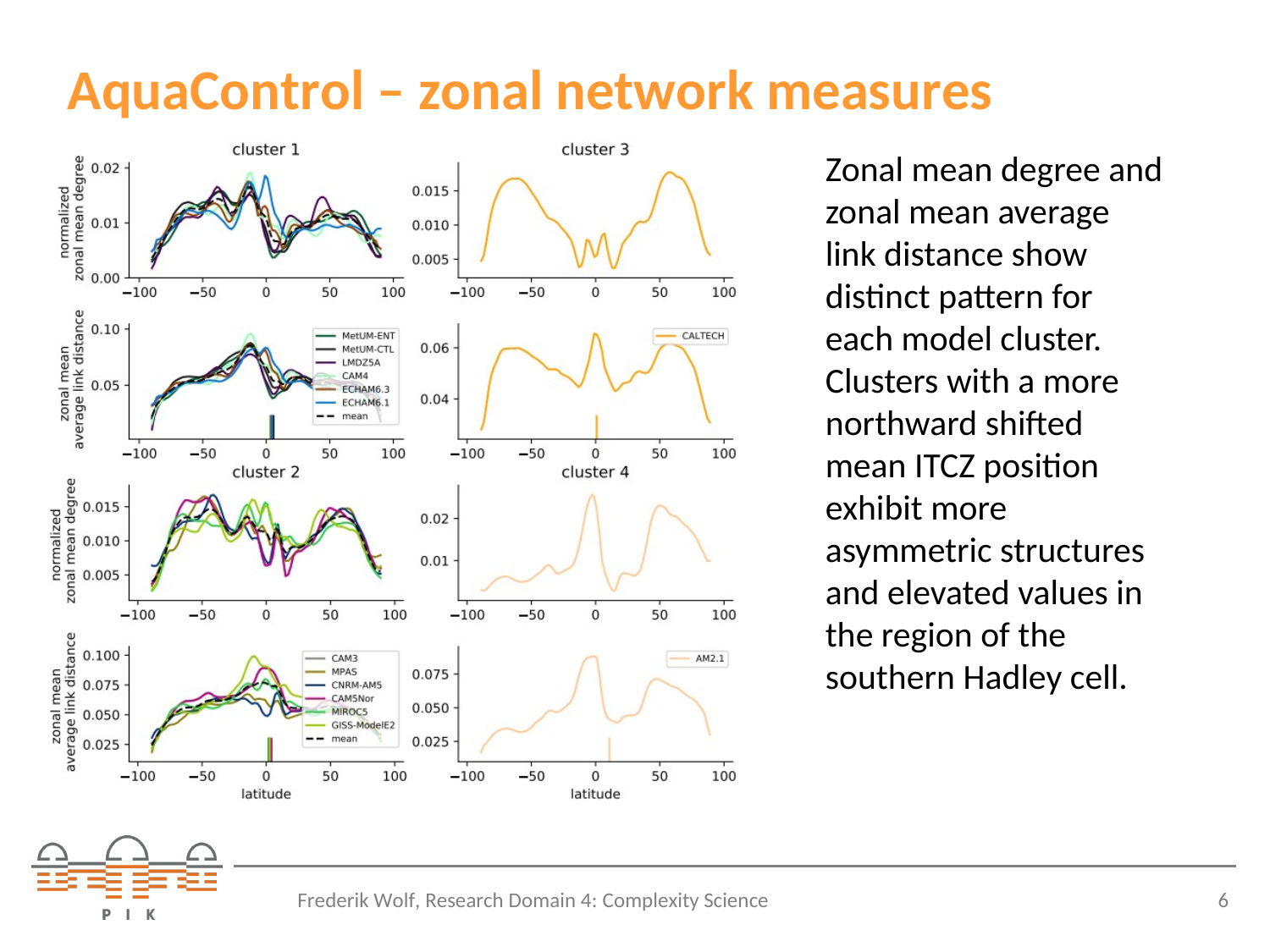## **AquaControl – tropical sst gradient/correlation score**



The obtained clusters of models for the AquaControl scenario also correlate with the tropical sst gradient of the models in the clusters.

All model pairs which are grouped in one cluster exhibit above average correlation score and below average difference in mean ITCZ position and tropical sst gradient.

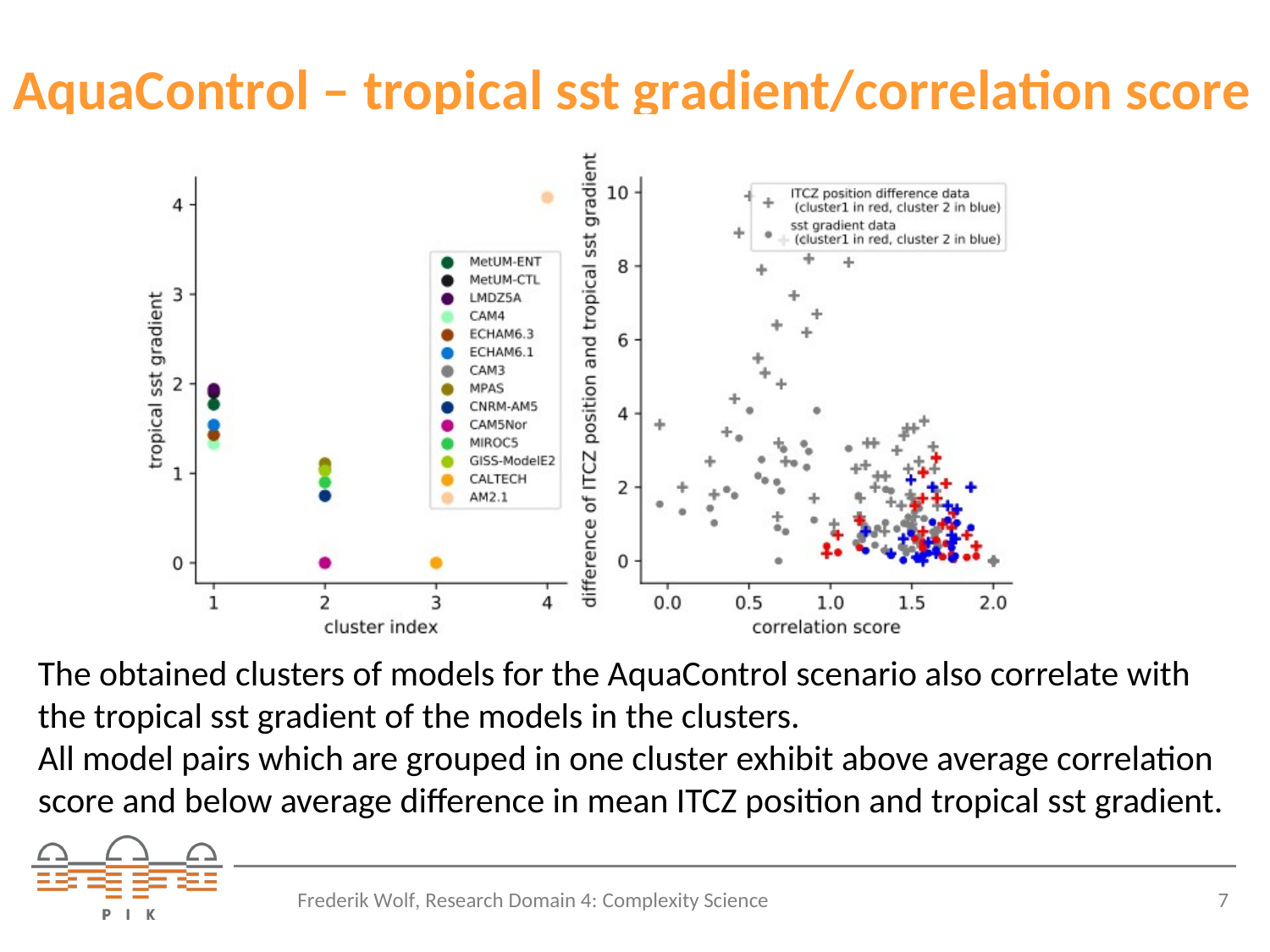## **AquaControl – analysis ignoring extratropicsextratropics links**



The obtained clusters of models for the AquaControl scenario still correlate with the mean ITCZ position of the models in the clusters. Although we ignore the information hidden in the extratropics-extratropics connections, we can still resolve difference in ITCZ position.

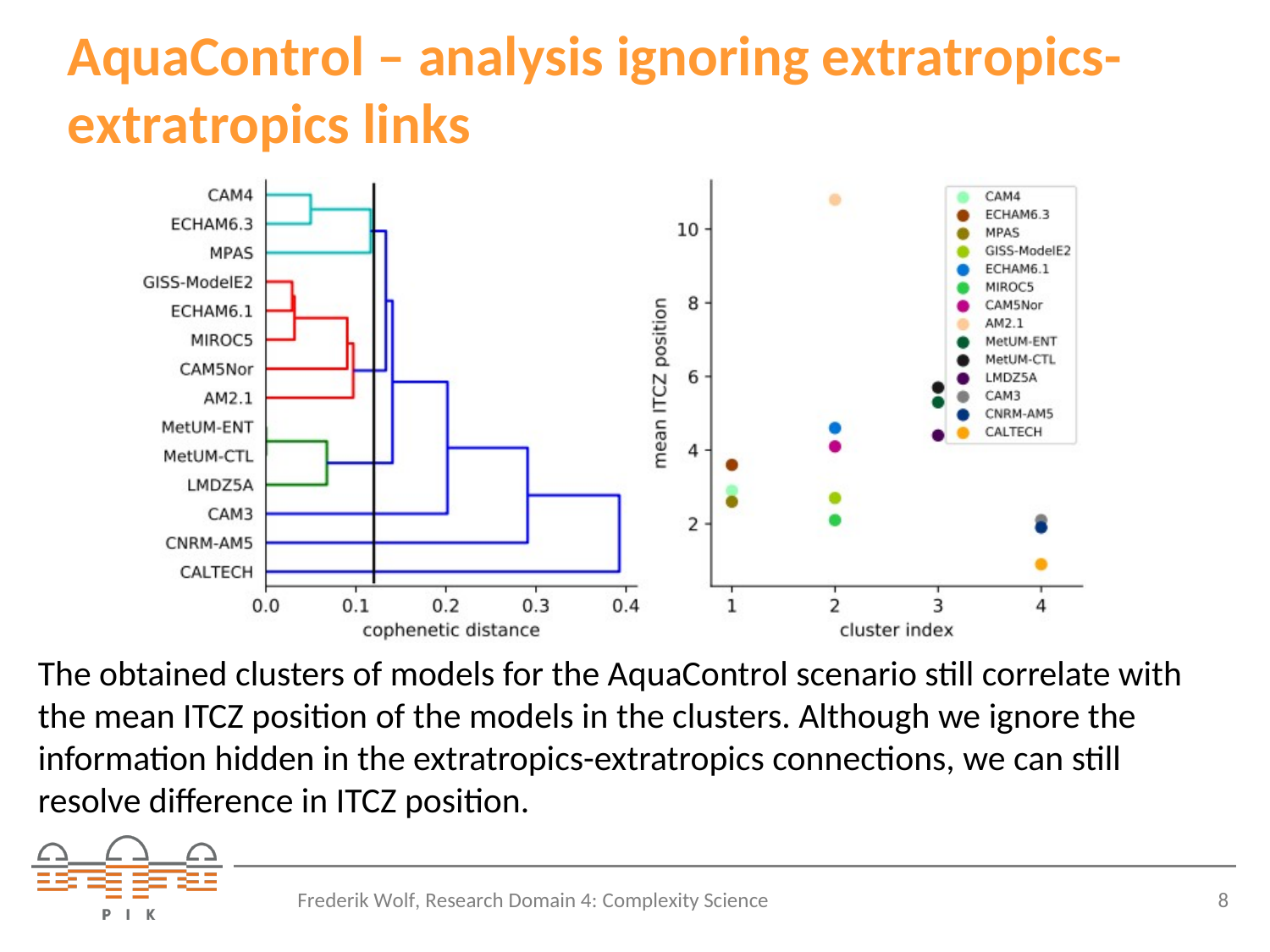### **AquaControl – zonal network measures without extratropics-extratropics connections**



Zonal mean degree and zonal mean average link distance show distinct pattern for each model cluster. Clusters with a more northward shifted mean ITCZ position exhibit more asymmetric structures and elevated values with a clear maximum in the region of the southern Hadley cell.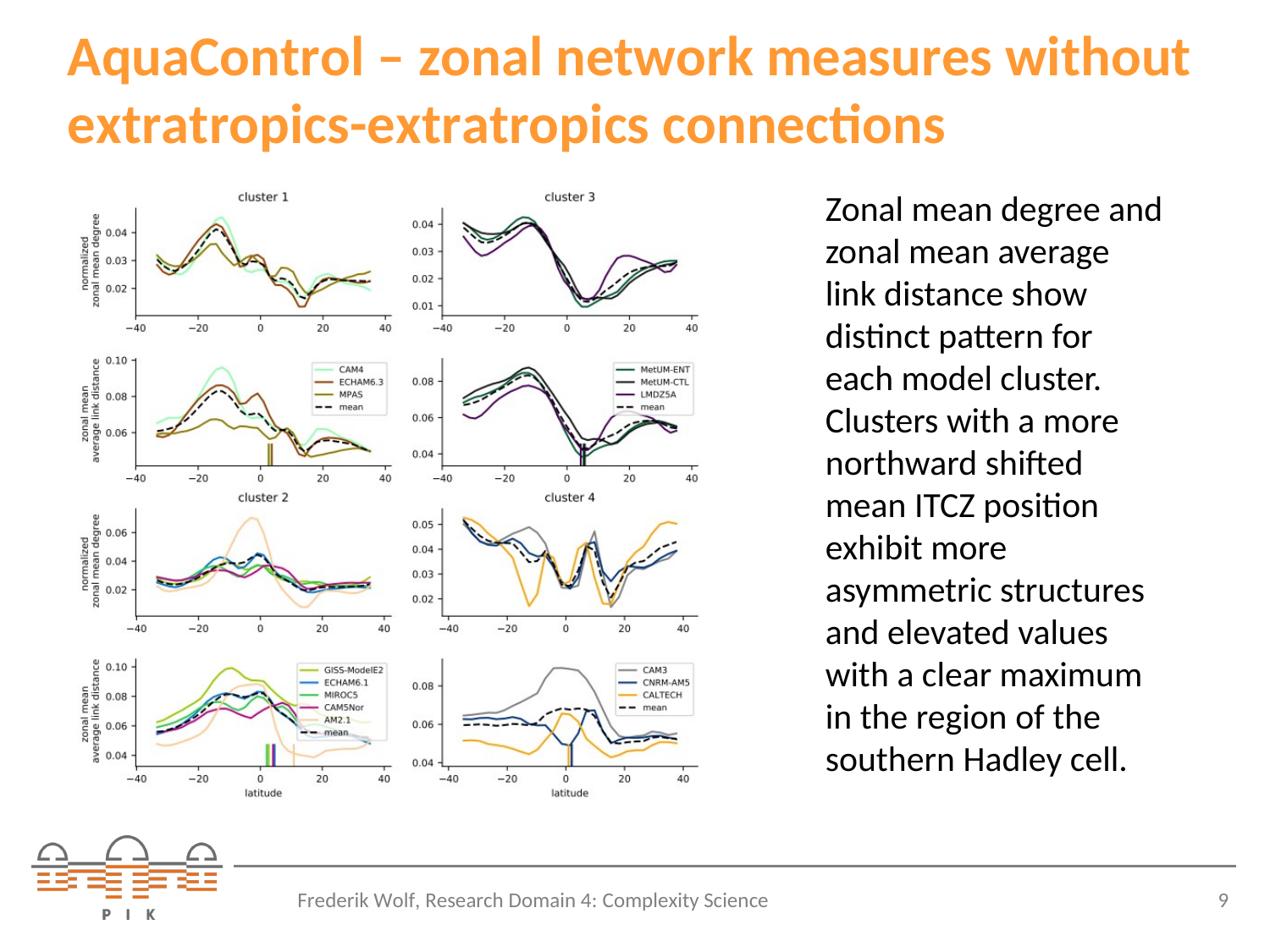## **Aqua4xCO2 – clusters and ITCZ position**



The obtained clusters of models for the AquaControl scenario only correlate with the mean ITCZ position change for two 2-models-clusters. The majority of the models do not exhibit interpretable group structure by the means of climate network structure change under quadrupled CO2 conditions.

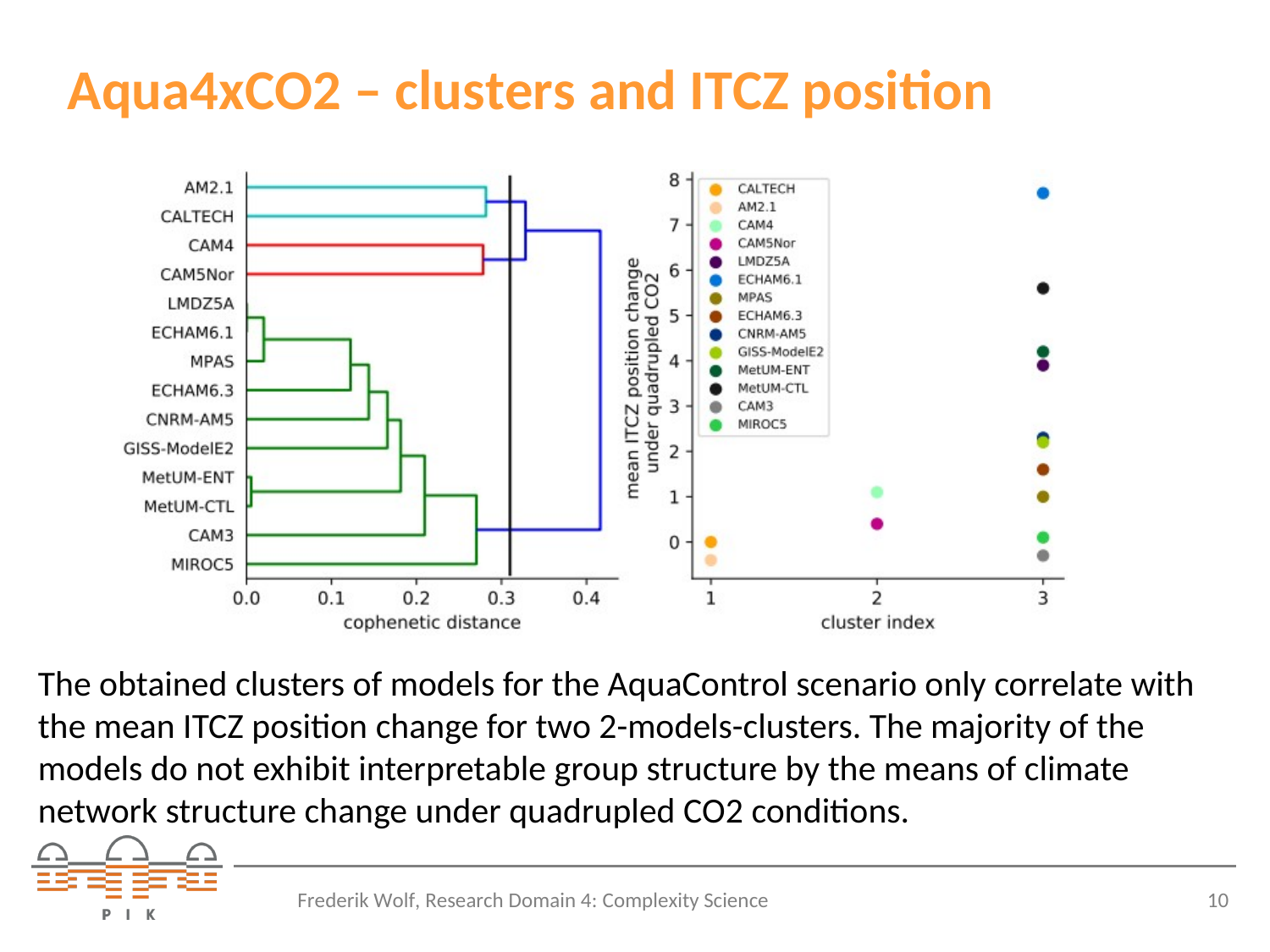# **Aqua4xCO2 – zonal network measure**  differences



Shown are the network measure differences between the AquaControl and Aqua4xCO2 related networks. We we do not find a clear tendency among the clusters. We still note a general trend of decreasing network measures on the northern hemisphere and a corresponding trend of increasing northward shift of the mean ITCZ position for cluster 3 models.